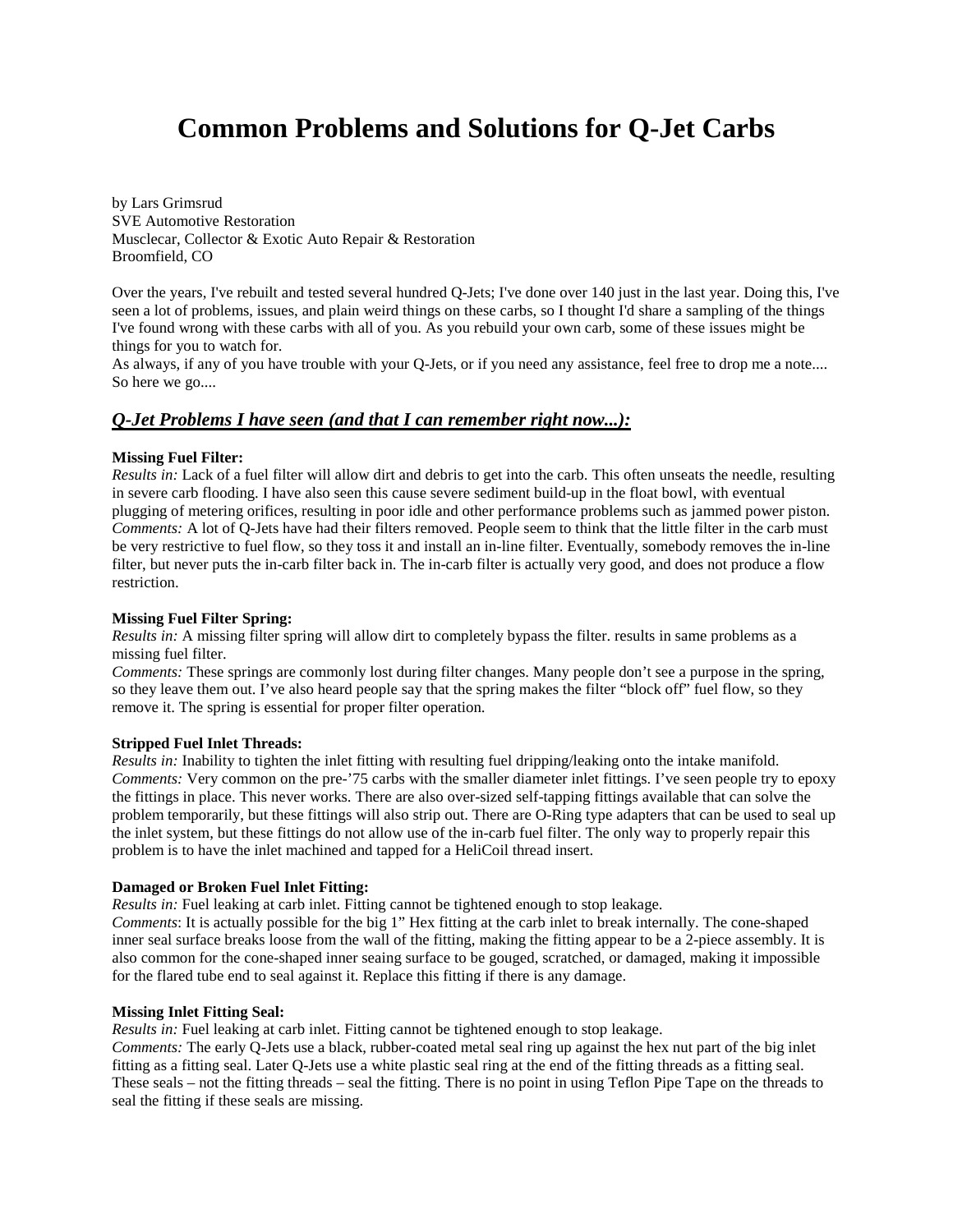# **Stripped Inlet Seat Threads:**

*Results in:* A loose/stripped seat in the float bowl will allow fuel to leak by the needle/seat assembly. Mild to severe flooding can result. Poor idle. Poor hot-start.

*Comments:* Degradation and stripping of the seat threads is common in the older Q-Jets – especially the ones that have been commercially rebuilt and sandblasted. I often see carbs with the seat epoxied into the stripped out float bowl. Epoxy will not hold the seat in the bowl for very long. The problem can only be fixed by machining and tapping the seat inlet threads for a HeliCoil insert.

# **Damaged/Leaking Needle/Seat:**

*Results in:* Mild to severe flooding and rich-running conditions. Poor idle. Idle mixture screws will be nonresponsive. Hard to hot-start.

*Comments:* It doesn't take much to cause enough damage to a needle/seat assembly to make it leak: A piece of debris passing through or damaged caused during a previous rebuild process can easily make the assembly leak. Replace the assembly anytime the carb exhibits flooding or fuel control problems.

# **Needle Retaining Clip Incorrectly Installed to Float Arm:**

*Results in:* Flooding, poor idle, poor hot-start, fuel puddling in bottom of intake after shut-down. *Comments:* This is one of the most common assembly problems I see on Q-Jets. GM actually issued a Service Bulletin on this subject back in the late '60s because GM technicians were doing the same mistake. There is a small retaining wire on the needle. The float arm has two holes in it where the needle interfaces. People think the retainer goes through the float arm holes. Fact is, the retainer slips over the rear edge of the float arm, and must not be installed through the holes. Installing the retainer through the float arm holes results in the needle and/or float jamming.

# **Float Level Too Low:**

*Results in:* Hesitations, sluggish performance, poor idle mixture screw response, surging at cruise, "flat" feeling going to wide open throttle.

*Comments:* Different year Q-Jets have different float level requirements. The early carbs all have a factory spec of ¼". The late carbs have much lower specs at about .420". Setting up an early carb to the late spec is a common mistake, and will cause performance problems. Personally, I prefer setting up the early carbs to a float level of .275" to .375". I run the late model carbs at .400" - .410". '

# **Float Level Too High:**

*Results in:* Flooding, fuel coming out of accelerator pump shaft hole, leaking air horn gasket, fuel discharging out main discharge nozzles at idle, fuel dribbling down venturi after engine shut-down, poor hot-start, hesitations off idle, poor fuel economy.

*Comments:* See comments above for Float Level Too Low. Often, late model carbs are set up to early model specs. This results in poor performance on the post-'75 carbs.

### **Incorrect Float Installed**:

*Results in:* Flooding, fuel coming out of accelerator pump shaft hole, leaking air horn gasket, fuel discharging out main discharge nozzles at idle, fuel dribbling down venturi after engine shut-down, poor hot-start, hesitations off idle, poor fuel economy.

*Comments:* Over the years, several different floats were used on the Q-Jets. These floats had different geometry with differing float arm lengths and different float lengths. Some floats can be interchanged, but this will result in binding, sticking and improper needle control. I also see a lot of aftermarket brass floats used in Q-Jets. The original carbs came from the factory with NitroFill floats. Brass floats do not behave the same. Be sure to install a correct NitroFill float when you work on these carbs. Echlin makes an exact reproduction and correct replacement float.

### **Fuel-Logged Float:**

*Results in:* Flooding, fuel coming out of accelerator pump shaft hole, leaking air horn gasket, fuel discharging out main discharge nozzles at idle, fuel dribbling down venturi after engine shut-down, poor hot-start, hesitations off idle, poor fuel economy.

*Comments:* Older NitroFill floats can actually become fuel soaked and start to float lower than intended. This has the same effect as raising the float level. Replace the float any time you rebuild the carb.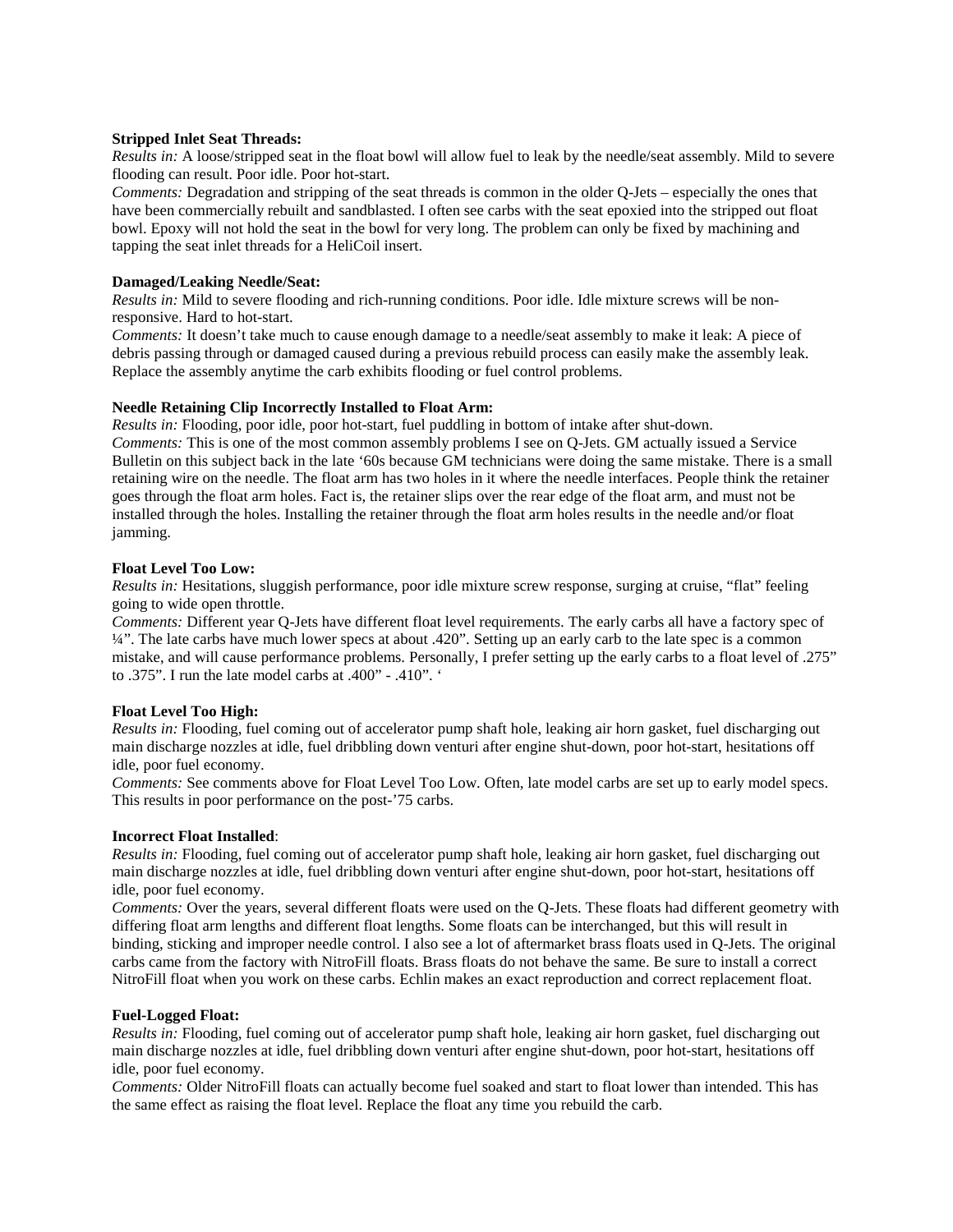### **Float Binding Against Power Piston Tower:**

*Results in:* Flooding, fuel coming out of accelerator pump shaft hole, leaking air horn gasket, fuel discharging out main discharge nozzles at idle, fuel dribbling down venturi after engine shut-down, poor hot-start, hesitations off idle, poor fuel economy.

*Comments:* During rebuilding, it is easy to bump and bend the arms on the float. If the arms are squeezed together, the float arms can rub against the power piston tower, and this will restrict float movement. In severe conditions, it will prevent the needle from ever seating, resulting in severe flooding. It is also possible to bend the float arms such that the float itself rubs against the walls of the float bowl. This causes the same problem.

# **Incorrect Main Jets:**

*Results in:* Hesitations, sags, poor performance, ineffective idle mixture screws, poor idle, surging, poor mileage, poor vacuum, sooting out the tailpipes, poor starting characteristics, stumbles, poor WOT power. *Comments:* "Creatively jetted" Q-Jets are more the norm than the exception. Be sure you know the stock and correct jetting configuration for your carb before you ever begin chasing problems. Always start with the correct stock jetting setup before you start tuning, and keep changes conservative: The boys and girls who designed these things in Detroit put a lot of work into the jetting configuration on these carbs, and they actually knew what they were doing…

# **Incorrect Primary Metering Rods**:

*Results in:* Poor idle, rich idle, ineffective idle mixture screws, surging at cruise, poor mileage, poor cold-running characteristics, hesitations off idle and/or at cruise, poor manifold vacuum with resultant ancillary problems. *Comments:* See comments for main jetting above.

#### **Incorrect Secondary Metering Rods:**

*Results in:* Poor WOT performance, sags or flat spots going into the secondary side, car "falling on its face" somewhere in the secondary range, smoke at WOT.

*Comments:* Since the secondary rods are so easy to change, they are frequently used as the "primary tuning tool" on a Q-Jet. This results in some pretty strange rods being installed. Make sure you know which rods are stock for your application, and make changes in small increments from there.

#### **Incorrect Power Piston Spring:**

*Results in:* Poor idle, rich idle, ineffective idle mixture screws, hesitations and stumbles.

*Comments:* At some time, there must have been a popular article published that told people to cut their power piston springs to hop up their Q-Jet: I see more cut springs that you can imagine. A cut, or soft, spring will keep the power piston seated in the full lean position during part-throttle power, resulting in a sag and poor throttle "feel" during part-throttle acceleration. In contrast, if a stiff spring has been installed, the piston will never seat, and the carb will be running in a full-rich condition even at idle. This causes incredible tuning problems for idle and off-idle performance, and the idle mixture screws will have little effect. New power piston springs are available in packs of 10. If you suspect the spring to be non-original, stick in a new one to eliminate this as a problem.

### **Jammed Power Piston**:;

*Results in:* Poor idle, rich idle, ineffective idle mixture screws, hesitations and stumbles.

*Comments:* The power piston can be jammed in either the full lean or full rich position, producing the same symptoms as an incorrect spring. You can test the power piston with the engine "off" by inserting a thin, long screwdriver down the bowl vent in the air horn. You should be able to depress the power piston and feel it pop back up. A jammed piston is usually caused by dirt entering the bowl, but can also be caused by carbon sooting up through the intake manifold from bad valves or valve timing problems.

#### **Bent Primary Metering Rod Hanger Arms**:

*Results in:* Flooding, poor idle, hesitations, poor throttle response, poor fuel economy, ineffective idle mixture screws, sooting out the tailpipe, plug fouling.

*Comments:* If the primary metering rods were not engaged properly into the main jets before the air horn was installed to the fuel bowl, the rods will bend and this will also bend the piston hanger arms. If the arms are not bent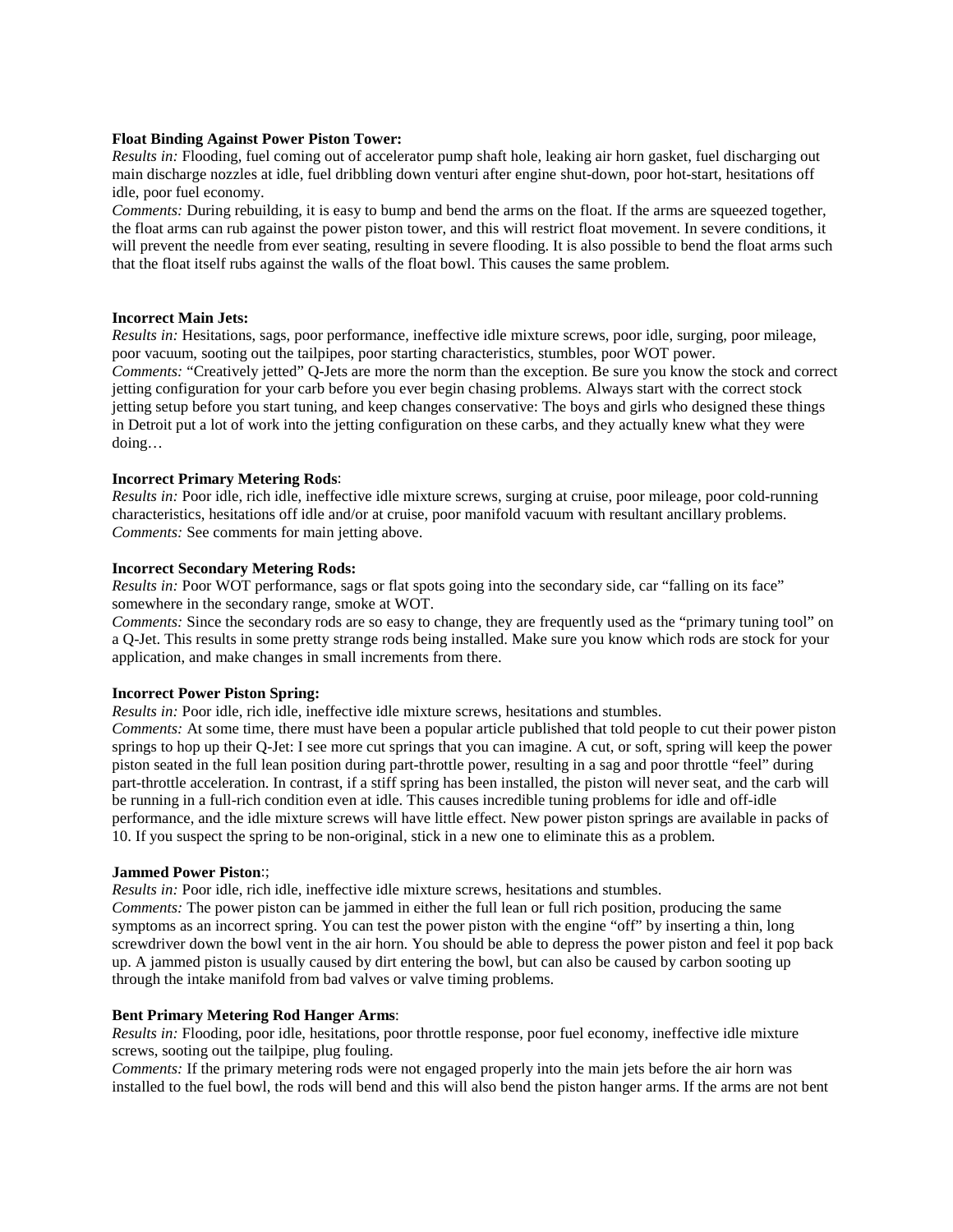back to their correct and original position, the primary metering rods will be pulled up out of the jets into the fullrich position, if they engage in the jets at all.

# **Bent Primary Metering Rods:**

*Results in:* Flooding, poor idle, hesitations, poor throttle response, poor fuel economy, ineffective idle mixture screws, sooting out the tailpipe, plug fouling.

*Comments:* If the primary metering rods were not engaged properly into the main jets before the air horn was installed to the fuel bowl, the rods will bend and fail to engage into the main jets. This causes a severe rich condition.

# **Cut Power Piston Lower Stop Pin:**

*Results in:* Hesitations, stumbles, poor idle, surging at cruise, ineffective idle mixture screws, hot running, sluggish performance.

*Comments:* Many (not all) Q-Jets have a lower stop pin in the power piston. This pin rests against a cam in the throttle plate, and determines the lowest (leanest) position for the power piston. Cutting this pin results in the primary metering rods seating too deeply into the main jets, severely restricting fuel flow. Again, there must have been an article published at some time telling people to do this…

# **Incorrectly Set Power Piston Stop Height:**

*Results in:* Poor idle, rich idle, ineffective idle mixture screws, hesitations and stumbles.

*Comments:* Post-'75 Q-Jets have an adjustable power piston stop that determines the lowest (leanest) position of the piston. Raising or lowering this stop outside its limits will adversely affect all performance parameters of the power enrichment circuit.

# **Incorrectly Adjusted Secondary Rod Hanger Height**:

*Results in:* Lean secondary performance, flat spot going into the secondaries, poor WOT power.

*Comments:* It is common for the secondary rod hanger to not pull the rods up out of the metering holes adequately. This produces a lean condition with associated poor power. The distance from the top of the choke rear airhorn wall to the center of the rod holes with the secondary airvalve in the wide open position should be 41/64".

# **Incorrectly Adjusted Secondary Airvalve**:

*Results in:* Car falls on its face when the gas pedal is pushed to the floor, sag going into the secondaries, flat spot going into the secondaries, jerk or delay going into the secondaries.

*Comments:* Very common problem. The secondary airvalve is adjusted using the slotted head screw at the secondary airvalve lever, and this is released using the allen head screw up underneath the airhorn. Spring windup should be ½ to  $\frac{3}{4}$  turn.

### **Jammed secondary airvalve**:;

*Results in:* Poor WOT power and performance, car falls on its face going into the secondaries, flooding going into the secondaries.

*Comments:* It is a common problem on the Q-Jet for the two back screws in the airhorn to have been tightened so much that the airhorn is distorted in this area. This distortion will jam the secondary airvalves, preventing them from opening. When the secondary throttle plates are mechanically opened (pushing the gas pedal to WOT) and the airvalve is jammed closed, manifold vacuum will suck fuel right out of the secondary discharge nozzles with no airflow going through the secondary side. To fix this, the carb must be removed, and the displaced metal must be filed away. Often, the secondary airvalve plates must be loosened and re-aligned to assure a bind-free operation.

### **Incorrect, Missing or Damaged Secondary Airvalve Rod:**

*Results in:* Car falls on its face when the gas pedal is pushed to the floor, sag going into the secondaries, flat spot going into the secondaries, jerk or delay going into the secondaries, flooding during cold-start, erratic fast idle. *Comments:* The secondary airvalve rod is one of the most misunderstood parts on a Q-Jet carb. Owners see that the rod is holding the secondary airvalve closed when the engine is running, so the rod is either removed or bent. The next guy who builds the carb installs an incorrect rod, which really screws up the secondary airvalve operation. On early Q-Jets, this rod also operates the choke vacuum break system, so removal or bending of the rod prevents the choke from cracking open during cold-start. This causes flooding and rich running in cold weather operations.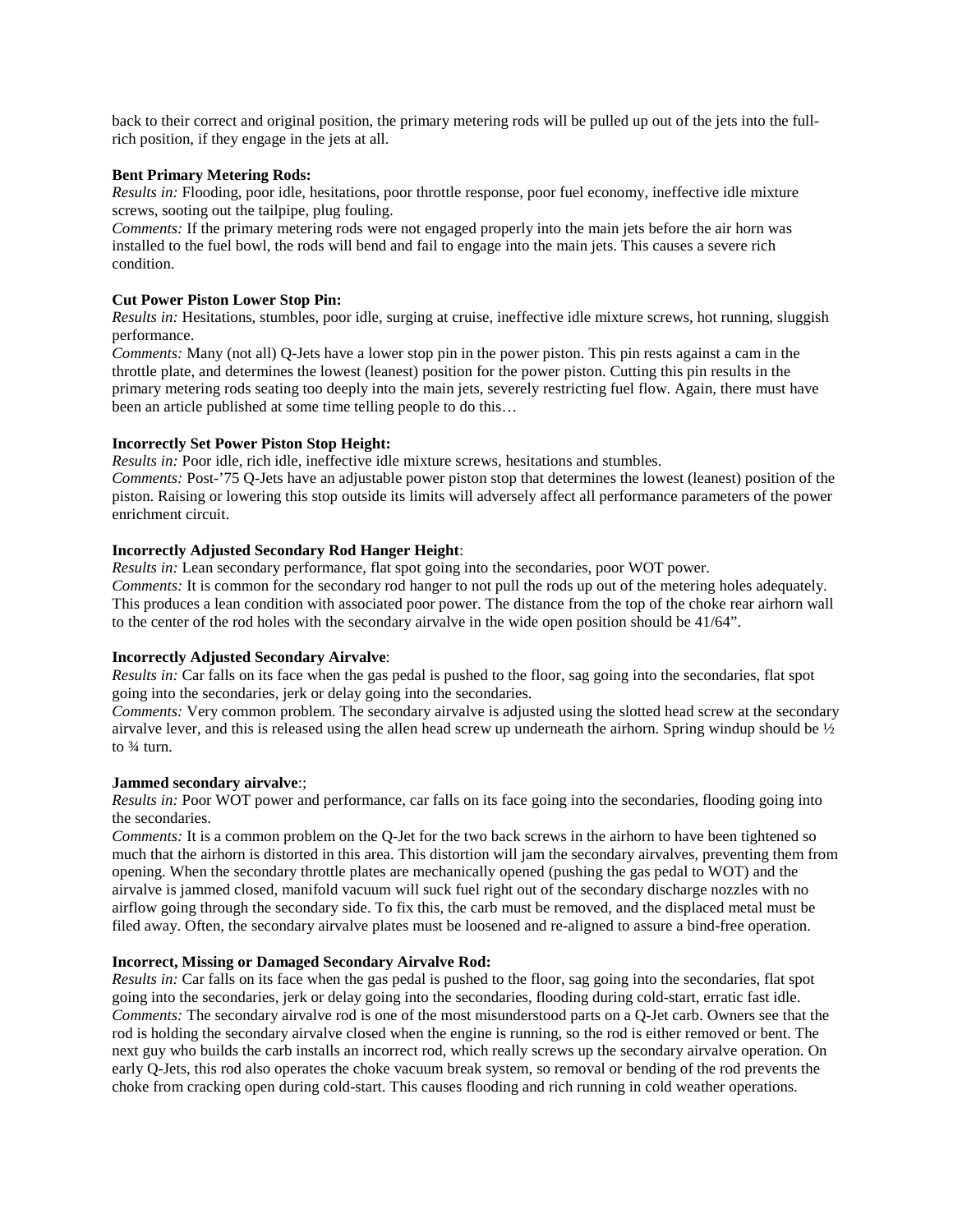## **Cracked or Warped Air Horn:**

*Results in:* Fuel leaking around air horn gasket, poor idle, ineffective idle mixture screws, erratic idle, fuel discharging out main discharge nozzles at idle, hesitations & stumbles, poor throttle response. *Comments:* Very common on older Q-Jets: The two forward carb hold-down bolts have been tightened so tight that the entire top of the carb is warped or cracked. Once this happens, the airhorn no longer seals properly to the float bowl of the carb. This causes leaks in the idle transfer fuel circuit between the airhorn and the bowl, effectively eliminating the entire idle circuit in the carb. It also causes the gasket to be ineffective in sealing the rest of the airhorn to the bowl, resulting in fuel leakage around the top of the carb. No fix for this – buy a new carb.

# **Wrong Air Horn Gasket:**

*Results in:* Poor idle, ineffective idle mixture screws, erratic idle, fuel discharging out main discharge nozzles at idle, hesitations & stumbles, poor throttle response.

*Comments:* Use of the incorrect airhorn gasket can result in blockage of idle bleed air passage and blockage of idle fuel passages between the float bowl and the airhorn. There are several styles of airhorn gaskets, and many of them look very similar. It's a good idea to lay the airhorn gasket you're going to use onto the float bowl and visually verify that all the holes line up.

### **Plugged accelerator pump transfer holes in air horn:**

*Results in:* Off-idle stumble or hesitation, hard cold-start.

*Comments:* There is a tiny transfer hole that runs horizontally in the air horn, just inside of the actual accelerator pump discharge orifice. It is common for this to be plugged with some type of debris, especially in carbs that have been sitting around for a while. If this passage is plugged, there will not be any accelerator pump shot.

### **Jammed accelerator pump check ball:**

*Results in:* Off-idle stumble or hesitation, hard cold-start.

*Comments:* This is a common problem in carbs that have been allowed to "dry out" for a while. Sediment in the bottom of the fuel bowl will lock up the check ball as if it were set in concrete. This will prevent any accelerator pump discharge.

# **Accelerator Pump Rod Installed in Wrong Hole in Pump Arm:**

*Results in*: Off-idle stumble or hesitation.

*Comments:* There are two holes in the accelerator pump lever arm for the lever arm rod to engage into: Inner and Outer. The outer hole produces a leaner pump shot, and can cause a lean stumble on engines requiring a robust pump shot. Corvettes and performance cars always used the rich, inner pump arm hole.

### **Jammed accelerator pump**:

*Results in:* Off-idle stumble or hesitation, hard cold-start.

*Comments:* This is becoming a common problem. The alcohol additives in modern fuels are not compatible with the materials used in many accelerator pumps (even some of the pumps in brand new carb kits). This causes the pump plungers to swell up and to seize in the pump bore. The spring on the pump shaft still allows the shaft to move up and down, making it look as if the pump is functioning. But the pump itself can be seized up solid in the bore with the shaft working just fine. To fix this, you must install a pump that is specifically compatible with alcohol.

### **Worn accelerator pump:**

*Results in:* Off-idle stumble or hesitation, hard cold-start.

*Comments:* Common on older carbs and on carbs that have been allowed to dry out (vehicles stored without being started through the entire winter season). The rubber plunger material will dry out and shrivel up, making the accelerator pump completely ineffective. The pump must be replaced.

### **Missing idle bleed restrictors:**

*Results in:* Poor idle, ineffective idle mixture screws, off-idle hesitations, very high idle required to keep engine from dying when placed in "drive," fuel discharging out main discharge nozzles at idle.

*Comments:* Different Q-Jets have different idle bleed calibrations. Part of this calibration is the installation of some brass restrictor orifices in the venturi area/booster ring area. Many commercial rebuilders will actually remove the orifices during rebuild, causing too much air to be pulled into the idle fuel circuit. The engine will then only idle if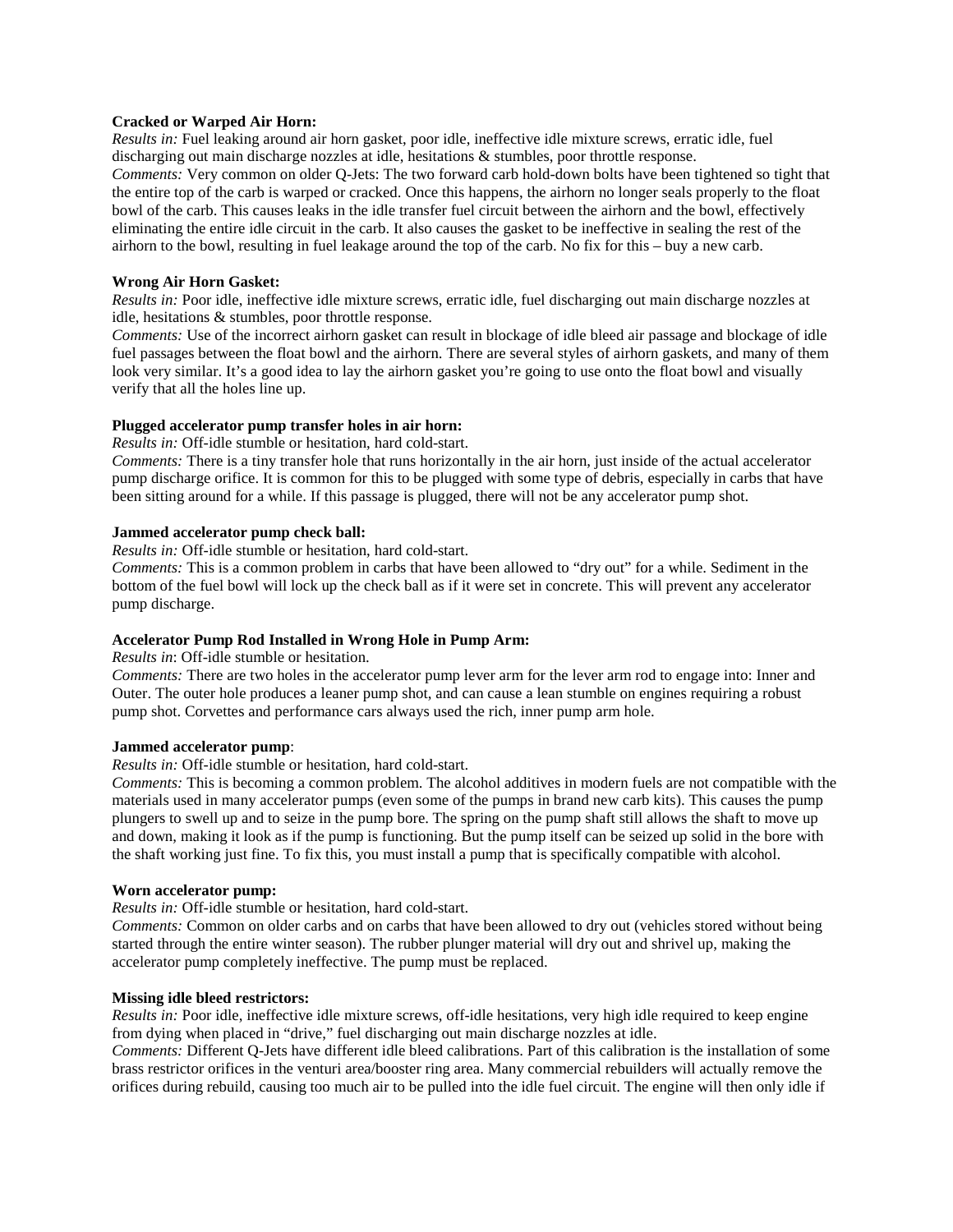the idle speed is run up into the transition & cruise metering circuit. This is a difficult problem to diagnose and correct, since some Q-Jets did not use the restrictors, and replacement restrictors are not serviced separately.

# **Emulsion tubes fallen out of air horn and laying in float bowl**:

*Results in:* Poor idle, hesitations, odd & inefficient performance.

*Comments:* It is very common on older and high-mileage Q-Jets for the air horn emulsion tubes to fall out and end up in the bottom of the float bowl. These tubes assist in the emulsifying of the fuel mixture, and will cause a notable decrease in carb performance when they fall out. The can be re-installed into the air horn and tapped into their fullyseated position with a small plastic mallet.

#### **Plugged idle air bleed transfer holes in float bowl**:

*Results in:* Poor idle, idle mixture screws ineffective, fuel discharging out main discharge nozzles at idle, erratic idle, high idle required to keep engine running (engine dies when idle speed is decreased). *Comments:* The Q-Jet has supplementary idle air bleed holes in the throttle plate just below the primary butterfly plates. These bleed holes assure that the engine is allowed to pull enough air at idle to keep it running, while keeping the throttle plates closed far enough to keep fuel discharging through the idle metering circuit. The bleed holes act like the "drilling holes in the butterflies" trick that so many people advocate. The air for these holes is transferred from the venturi area of the carb through two small holes in the outer plenums of the float bowl. For some reason, it is very common for commercial carb builders to plug these transfer holes with aluminum plugs or rivets. This dramatically changes the idle characteristics of the carb, and frequently destroys the entire idle and cruise mixture control. If you see these plugs installed, drill them out and set up your carb the way it should be.

# **Leaking well plugs**:

*Results in:* Hard starting after the car has been sitting for a day or two. Flooding and black smoke when hot-starting. *Comments:* This is a grossly over-rated problem. It is not by far as common as some articles and publications would have you believe. The Q-Jet uses soft metal plugs to seal off the production drill passages in the bottom of the float bowl. The passages are drilled and plugged under the main metering jets and under the secondary metering orifices, usually referred to as the primary and secondary well plugs. The primary well plugs are visible from the bottom of a fully assembled carb. The secondary well plugs are only visible and accessible once the throttle plate is removed from the float bowl. If these plugs leak, the float bowl will run empty after sitting overnight, and all the fuel will end up inside the intake manifold. You can test for this condition by simply removing the carb, filling the float bowl with fuel, and observing the plugs to see if they leak. It would be a rare condition if you actually have a leaker. But if the primary plugs leak, the only permanent solution to the problem is to drill the plugs out, tap the passages for a #10-32 screw, and install a ¼" long allen-head countersunk screw with some good epoxy into each of the two passages. I see carbs with the plugs coated with epoxy: Simply smearing some epoxy onto the well plugs will not seal them permanently. You have to drill, tap, and plug them with the epoxied screws if you want the repair to last. The secondary well plugs can be sealed by using the seal gasket supplied in all of the Echlin brand carb kits.

#### **Wrong throttle plate gasket:**

*Results in:* Poor idle, erratic idle, ineffective idle mixture screws, symptoms of a vacuum leak. *Comments:* There are several different designs for the throttle plate gasket, and they do not interchange. Two common problems occur: The first problem was addressed in a GM Service Bulletin around 1971. There is a difference in the open area in the gaskets just forward of the centerline of the primary throttle holes. Some later carbs use a gasket with a larger open hole in this area. If this gasket is used on an earlier carb, you will end up with a massive, undetectable vacuum leak. The other problems with these gaskets occur due to the idle fuel and vacuum bleed holes not lining up from one design to the next. Use of the incorrect gasket can result in blocked idle fuel and blocked vacuum signals. Always lay the gasket onto the float bowl and onto the throttle plate to check the hole alignments.

#### **Loose throttle plate:**

*Results in:* Erratic idle, poor idle mixture screw response, off-idle hesitations, symptoms of a vacuum leak. *Comments*: Since the throttle plate attach screws are located in the bottom of the carb, you cannot tell that the screws are loose until the carb is removed from the engine. It is quite common for the screws to be loose, producing not only a vacuum leak around the base of the fuel bowl, but violating the seal for the idle fuel transfer passages. This makes adjustment of the idle mixture and idle speed almost impossible.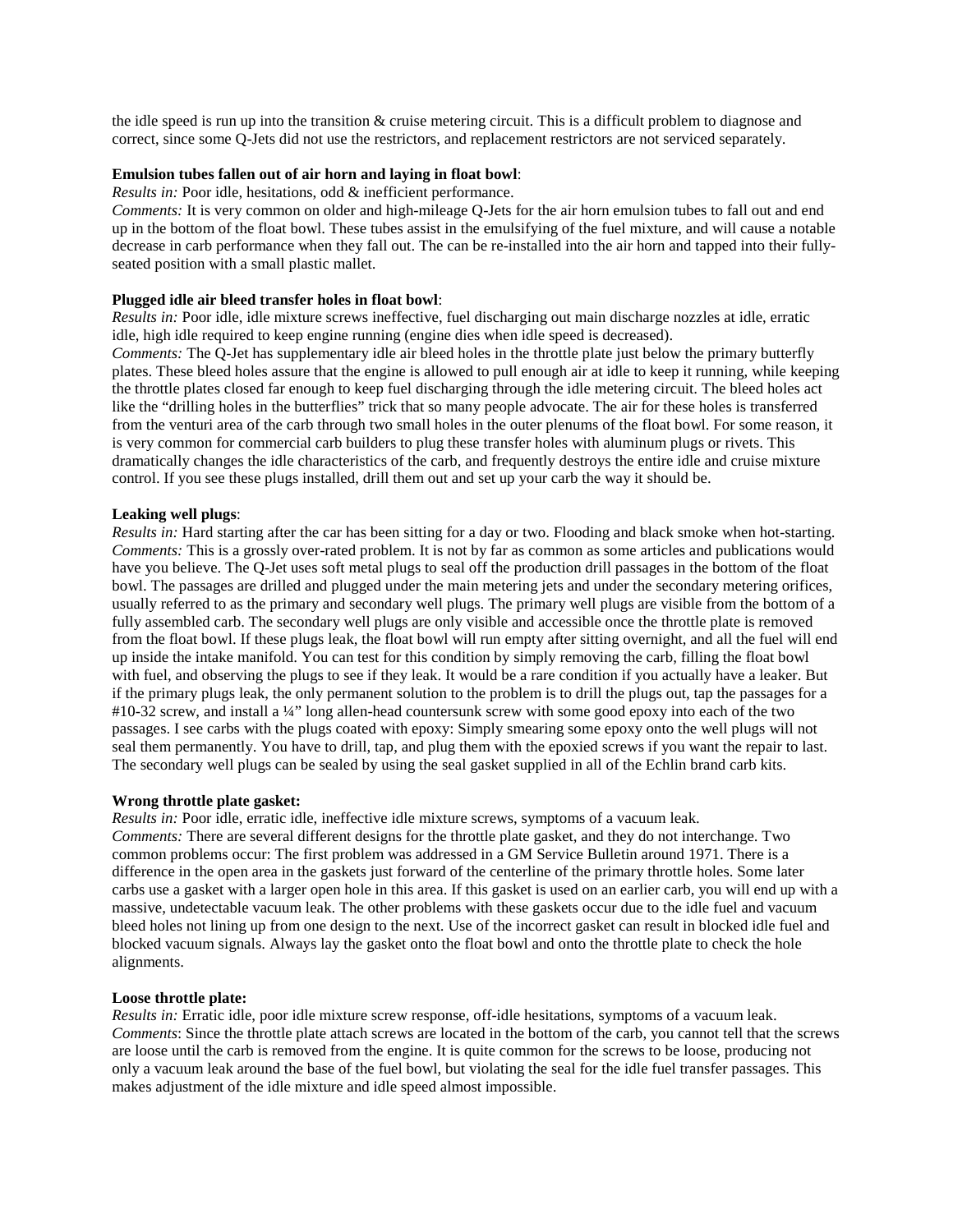# **Wrong idle mixture screws:**

*Results in:* Poor idle screw mixture response, poor idle, erratic idle.

*Comments:* There have been several styles of idle mixture screws used in the Q-Jets over the years. The screws differ in the taper of their tips: Some screws have a steep taper, while others are very long and slender. Commercial rebuilders typically remove the nice factory screws and install aftermarket one-size-fits-all steep-taper screws. These steep-taper screws often do not work at all in many Q-Jets. Most of these steep-taper screws are brass. All factory Q-Jet idle mixture screws are steel. If you have a set of brass idle mixture screws in your carb, trash them and find a correct set of factory screws.

# **Seized/rusted idle mixture screws:**

*Results in:* Adjustment of idle mixture not possible.

*Comments:* A lot of the cars used in the Midwestern and Coastal States have severe corrosion problems, as we know. The steel mixture screws in the aluminum throttle plate promote dissimilar metals corrosion, and can often seize solid into the throttle plate. Attempts to force them out will usually result in the screws snapping off in the throttle plate, rendering the carb useless. To remove rusted and seized mixture screws, the throttle plate must be removed from the carb, and the screws must be carefully heated while "rocking" them back and forth to loosen them up.

# **Seized/rusted fast idle screw & cam:**

# *Results in:* Adjustment of fast idle not possible.

*Comments:* The same cars with the rusted and seized idle mixture screws will quite often also have rusted & seized fast idle screws and idle cams. Once again, any attempt to force the fast idle screw will usually result in the screw snapping off in the fast idle lever. To remove rusted and seized fast idle screws, the throttle plate must be removed from the carb, and the screw must be carefully heated while "rocking" it back and forth to loosen it up. To loosen the cam, the throttle shaft cam screw must be carefully removed, and the spring  $\&$  linkage pieces must be carefully pried loose, cleaned up, and re-assembled.

# **Primary throttles adjusted to not open fully:**

### *Results in:* Poor throttle response, poor WOT performance.

*Comments:* It is amazing how common it is for the throttle linkage on the carb to be grossly misadjusted. When rebuilding a carb, always operate the throttle linkage and make sure the primary throttles open fully. They should open to the exact vertical position. Anything less will prevent full airflow through the carb. The position of the blades is adjusted by bending the throttle stop linkage.

### **Primary throttles adjusted to open over-center:**

### *Results in:* Poor WOT performance.

*Comments:* Even more common that throttles that do not open fully are throttles that have been adjusted to open over-center. I guess people figure that te car will run faster if you can open the throttle even more. Fact is, once the throttle blades go over-center, they are restriction airflow just as bad as a throttle that does not open fully. Check for an over-center condition anytime you rebuild you carb, and bend the linkage so that the throttles stop at the vertical position.

# **Secondary throttles adjusted to not open fully:**

# *Results in:* Poor WOT performance.

*Comments:* The secondary throttle shaft is actuated by a link off the primary shaft that hits a lever on the secondary throttle shaft. It is common for this to be misadjusted so that the secondary throttle blades do not fully open. Some factory cars & carbs were intentionally set up to limit secondary throttle opening (like 1st-generation 400-powered Firebirds) in order to limit horsepower for one reason or another. Check for this whenever the carb is disassembled and adjust it by bending the contact tang on the primary throttle shaft.

### **Secondary throttles adjusted to open over-center:**

*Results in:* Bog or hesitation going into the secondaries, poor WOT performance.

*Comments:* More common that secondaries that do not open fully are secondaries that open too far. O-Jet secondary throttle plates should NOT open to the full vertical position or beyond. The secondary throttle plates should open to a position where the angle of the throttle plates points and aligns towards the lower edge of the secondary airflow baffle located in the secondary venturi bore. When the secondary throttle plates are opened beyond this point,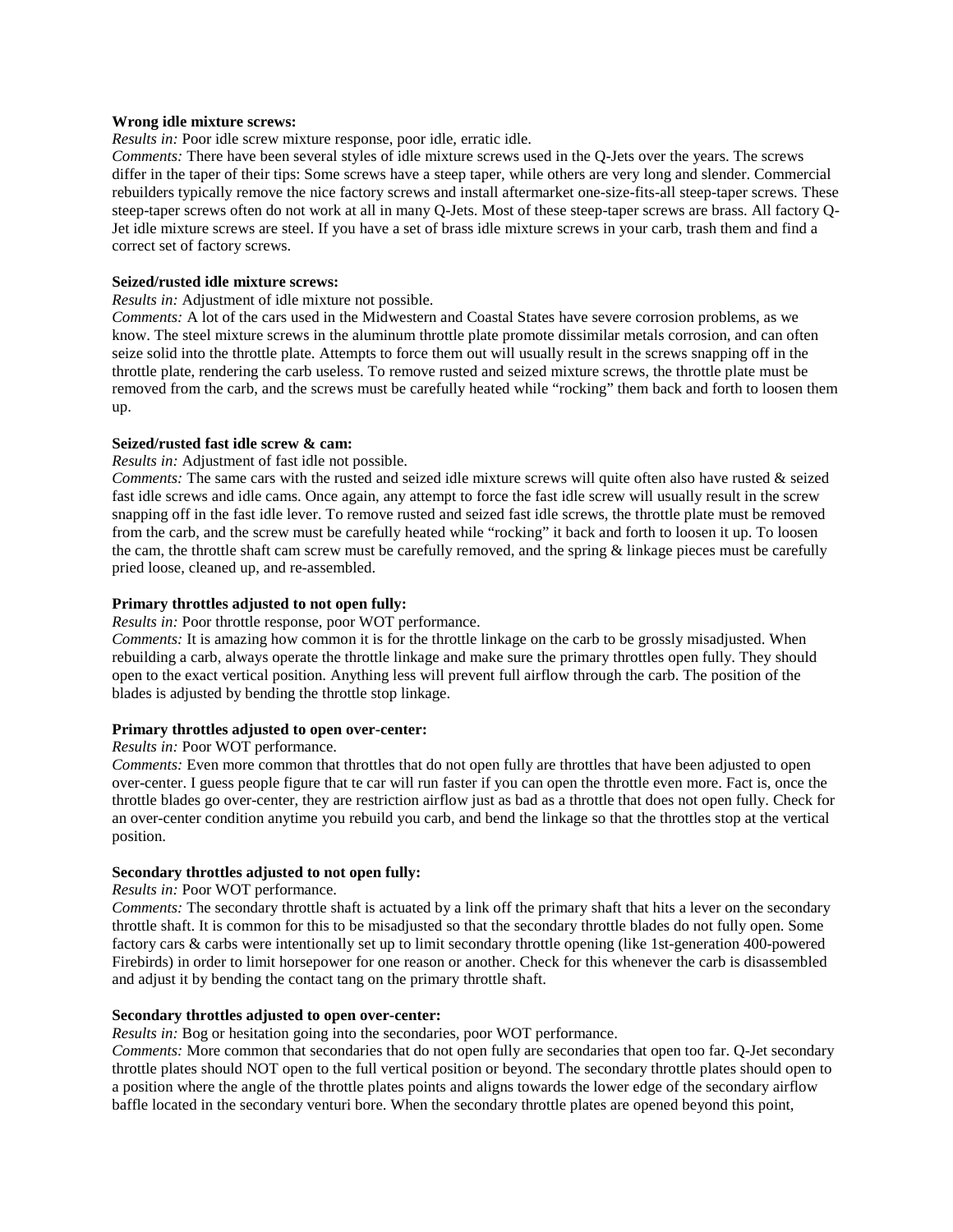turbulence in the secondary side actually decreases airflow. Also, if the secondary throttle plates are adjusted to open over-center, they will, as a result, also open too soon. This will cause a stumble or hesitation going into the secondaries. Adjust and align the opening by bending the primary throttle contact tang.

# **Secondary throttles not closing – not aligned in bores:**

*Results in:* Fuel discharging out the secondary discharge nozzles at idle & cruise, poor idle, flooding, black smoke, off-idle stumble.

*Comments:* If the secondary throttle plates do not fully close, or if they are misaligned in their bores, engine vacuum will be applied to the secondary venturi area. With engine vacuum in the veturi area, and the upper airvalves closed, fuel will be siphoned out of the secondary discharge nozzles. This will cause a very rich idle and cruise condition. The problem can be caused by the secondary throttle linkage being bent/misadjusted, or by the secondary butterflies being misaligned in the throttle plate bores.

# **Secondary throttle linkage springs missing or incorrectly installed:**

*Results in:* Secondary throttles not closing (see above), secondary throttles inoperative.

*Comments:* There is no reason to disassemble and remove the secondary throttle shafts, throttle plates, and the associated springs during a rebuild, but some people do it anyway. During re-assembly, these parts get left out or incorrectly assembled, resulting in the secondary throttle plates not closing fully or no longer actuating at all. These problems can be hard to identify unless you are very familiar with the Q-Jet or unless you have another carb to compare against.

# **Missing secondary airflow baffle:**

*Results in:* Poor secondary WOT performance, sags or hesitations at WOT.

*Comments:* The baffle installed inside the secondary venturi area actually creates the venturi effect required to discharge the fuel properly out of the secondary discharge nozzles. Deleting the baffle causes turbulence in the secondary venturies that will completely mess up your secondary metering. Make sure the baffle is correctly in position. It is frequently missing.

### **Choke plate misaligned:**

*Results in:* Poor cold-running characteristics, sticking choke, engine stalling when cold, engine not coming down off fast idle unless gas pedal is hit.

*Comments:* If the choke plate is misaligned in the airhorn, the choke can stick and bind in a part-closed position. It cam also fail to close completely during initial cold-start. Check to make sure the plate fits squarely and tightly in the air horn. If not, crack the two screws loose and wiggle the plate around until it fits right.

### **Choke pulloff seized or ruptured:**

*Results in:* Poor cold-run characteristics, flooding when cold, stalling when cold, poor fast idle control, sag or hesitation going into the secondaries.

*Comments:* This is one of the most common maladies on older Q-Jets. When the pulloff fails, not only do you loose proper control over the choke, but you also loose opening rate control over the secondary airvalve. Always check the pulloff by attaching a long piece of vacuum hose to it and sucking on it. The pulloff should smoothly retract, and it should smoothly extend when the suction is released.

### **Choke pulloff incorrectly adjusted:**

*Results in:* Poor cold-run characteristics, stalling when cold, flooding when cold, engine won't stay running after cold start-up.

*Comments:* The primary purpose of the choke pulloff is to crack the choke open just a tad upon initial cold-start. If the choke is not cracked open, the engine will flood. If the choke is cracked open to far, the engine will lean out and stall. When correctly adjusted, the choke pulloff will open the choke ¼" as measured from the forward lower edge of the choke plate to the airhorn wall.

### **Fast idle screw incorrectly adjusted**:

*Results in:* Initial cold-startfast idle too high or too low.

*Comments:* The fast idle screw is hidden so well that many people don't know it even exists. The screw is located under the choke linkage on the passenger side of the car. The screw head faces forward. Fast idle speed should be adjusted to about 1200 rpm on a cold engine.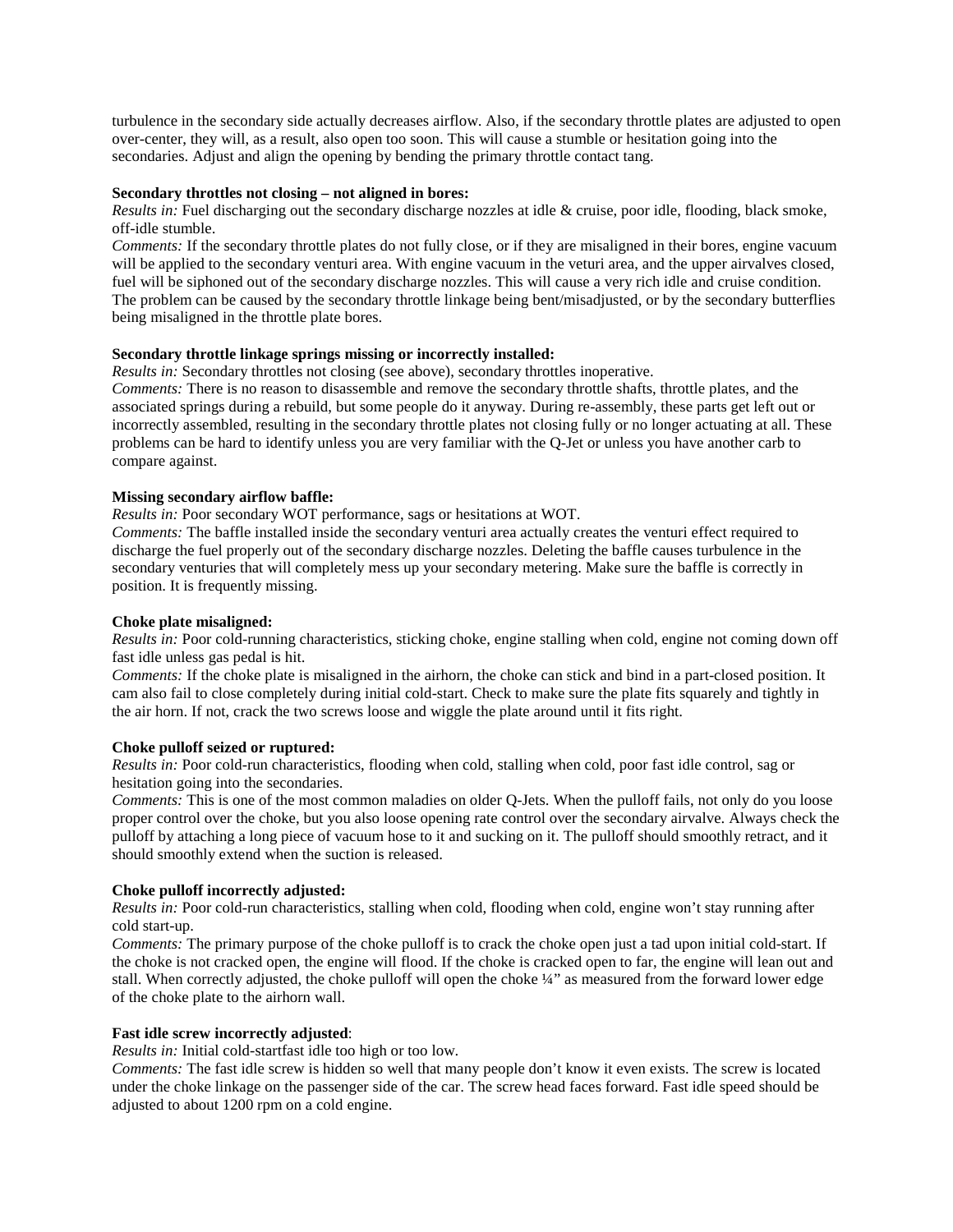### **Choke linkage/intermediate shaft system incorrectly assembled or missing pieces:**

*Results in:* Inoperable choke, engine not coming down off fast idle, sticky choke.

*Comments:* The choke and fast idle linkage on a Q-Jet can be a mystery of odd parts once the carb is fully disassembled. It is easy to get some of the pieces incorrectly assembled or installed in a bind. When this happens, the choke system will not operate properly. Best to take a look at another carb and do a little comparison if you're not intimately familiar with the linkage system.

# **Broken choke housing:**

*Results in:* Poor choke performance, inoperable choke, vacuum leak.

*Comments:* The 1975 and newer Q-Jets use a cast aluminum choke housing for either a hot air choke or for an electric choke. Many carb kits contain new choke hosing screws, and these screws are often too big for the intended application. Installation of the aftermarket screws will crack the choke housing, and can make it impossible to properly adjust the choke cover. The hot air chokes have a vacuum source from the inside of the choke cover to draw hot air through the choke system. If the housing is cracked from the oversized screws, and the choke cover is not tightly installed, the vacuum source will not pull the hot air through the system properly, and the choke will remain "on" too long. Broken housings can be welded.

# **Missing choke intermediate shaft seals:**

*Results in:* Sticky choke operation due to dirt contamination.

*Comments:* The 1975 and newer Q-Jets use two shaft seals on the choke intermediate shaft: One seal is installed inside the choke housing, and the other seal is installed in the carb float bowl where the shaft goes through the side of the bowl. Failure to install the seals can result in a sticky choke system.

# **Missing choke intermediate shaft bushing:**

*Results in:* Sticky choke operation, fast idle won't come down without romping on the gas pedal. *Comments:* On the 1975 and newer Q-Jets, the choke intermediate shaft (the shaft coming out of the choke housing and going into the carb body) is supported by a bushing in the side of the float bowl. This bushing also houses the shaft seal. The bushing is usually steel, but I've also seen plastic bushings on original carbs. On commercially rebuilt carbs, this bushing is frequently completely missing, leaving a ½" diameter hole in the side of the carb. This causes the choke intermediate shaft to be unsupported on its end where it enters the carb, and the shaft will stick and bind in the choke housing as a result. These bushings are not available, so you have to rob one out of a donor carb.

# **Missing secondary lockout lever:**

*Results in:* Bogging, sag or stumble when going to WOT with a cold engine. Engine damage from going to WOT on a cold engine.

*Comments:* The secondary lockout lever, located on the passenger side of the carb just forward of the secondary throttle shaft, is intended to prevent the secondaries from opening when the engine is cold. Placing the engine under maximum load before reaching normal operating temperature can result in engine damage. The lever is retracted by the choke linkage as the choke opens up. Many people are afraid that the lockout lever is preventing the secondaries from opening, so they remove the lever. This is fine on a racecar, but not advisable on a street car. Make sure your choke is operating, and make sure the lever is adjusted correctly to perform its intended function. When properly adjusted it will retract when the engine has warmed up, and the secondaries will function as intended.

# **Incorrectly adjusted secondary lockout lever:**

*Results in:* Inoperable secondaries.

*Comments:* It is possible to have the lockout lever and the secondary throttle shaft pin adjusted so that the secondary throttles remain locked out even after engine warm-up. Check the lockout lever once the choke is wide open and assure that the lever does not interfere with throttle opening.

### **Missing idle vent parts:**

*Results in:* Dirt & debris entering the float bowl.

*Comments:* The early Q-Jets use an idle vent valve on the forward, upper part of the carb. The idle vent valve consists of two stainless steel "reed" pieces, a rubber seal, an actuation rod to the accelerator pump lever arm, and a sheet metal "doghouse" to cover all the parts. Over the years, many carbs have come up missing some or all of these